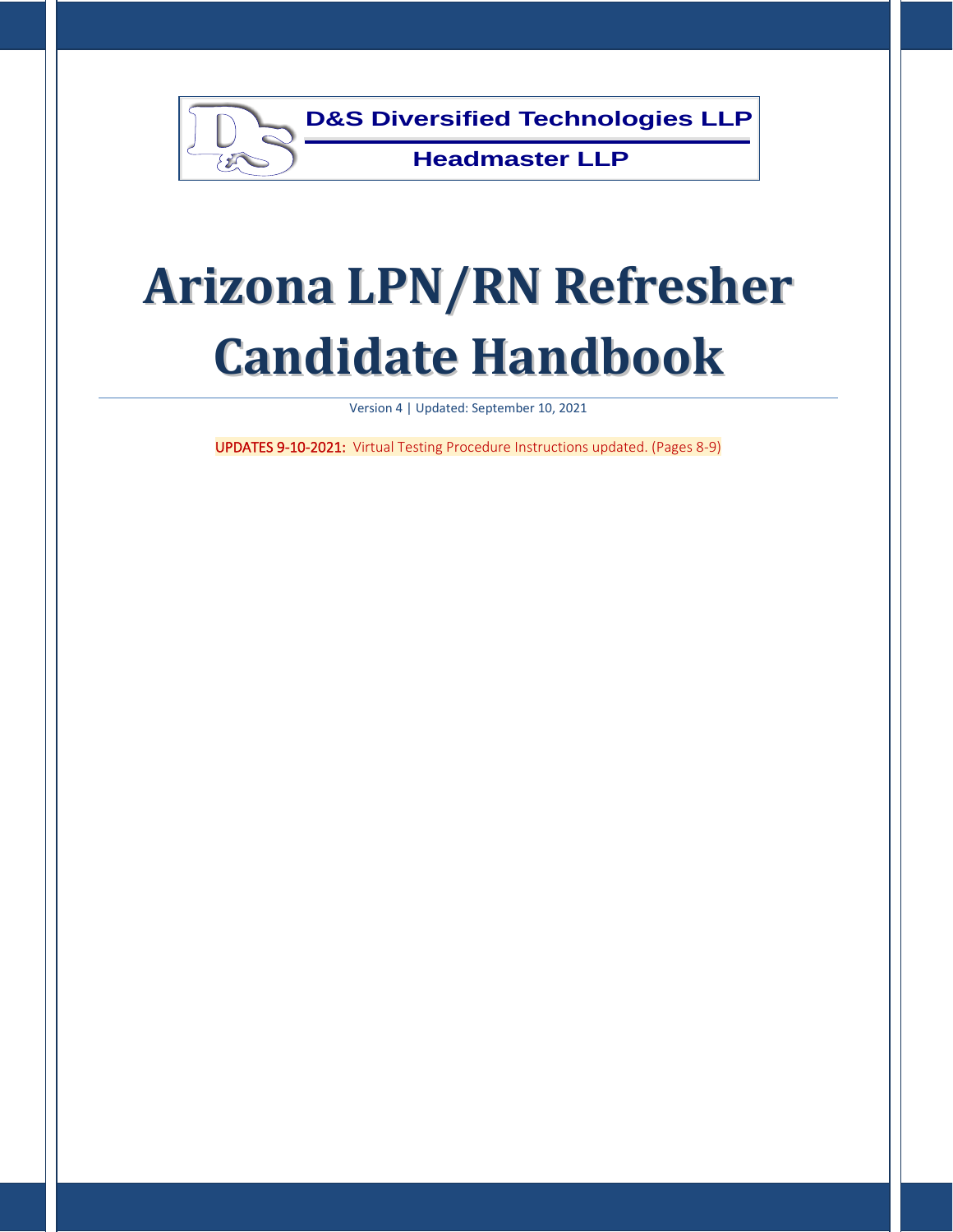**Arizona LPN/RN Refresher Candidate Handbook** 

UPDATED: 9-10-2021

# **Contact Information**

| Questions regarding testing process, test scheduling and eligibility to test:<br>(800) 393-8664                              |                                                    |                                                        |  |  |  |  |  |  |  |
|------------------------------------------------------------------------------------------------------------------------------|----------------------------------------------------|--------------------------------------------------------|--|--|--|--|--|--|--|
| <b>Questions: See below contact information:</b>                                                                             |                                                    |                                                        |  |  |  |  |  |  |  |
| <b>Headmaster, LLP</b><br>PO Box 6609<br>Helena, MT 59604-6609<br>Email: hdmaster@hdmaster.com<br>Web Site: www.hdmaster.com | Monday through Friday<br>$8:00AM - 6:00PM$ (MST)   | Phone #: (800) 393-8664<br>(406) 442-3357<br>Fax $#$ : |  |  |  |  |  |  |  |
| <b>Linda Rose - Executive Director</b><br>Email: Lrose2000@cox.net<br>Web Site: www.msrnrefresher.com                        | <b>Monday through Friday</b><br>$10:00AM - 7:00PM$ | Phone #: (480) 628-0937                                |  |  |  |  |  |  |  |

# **Table of Contents**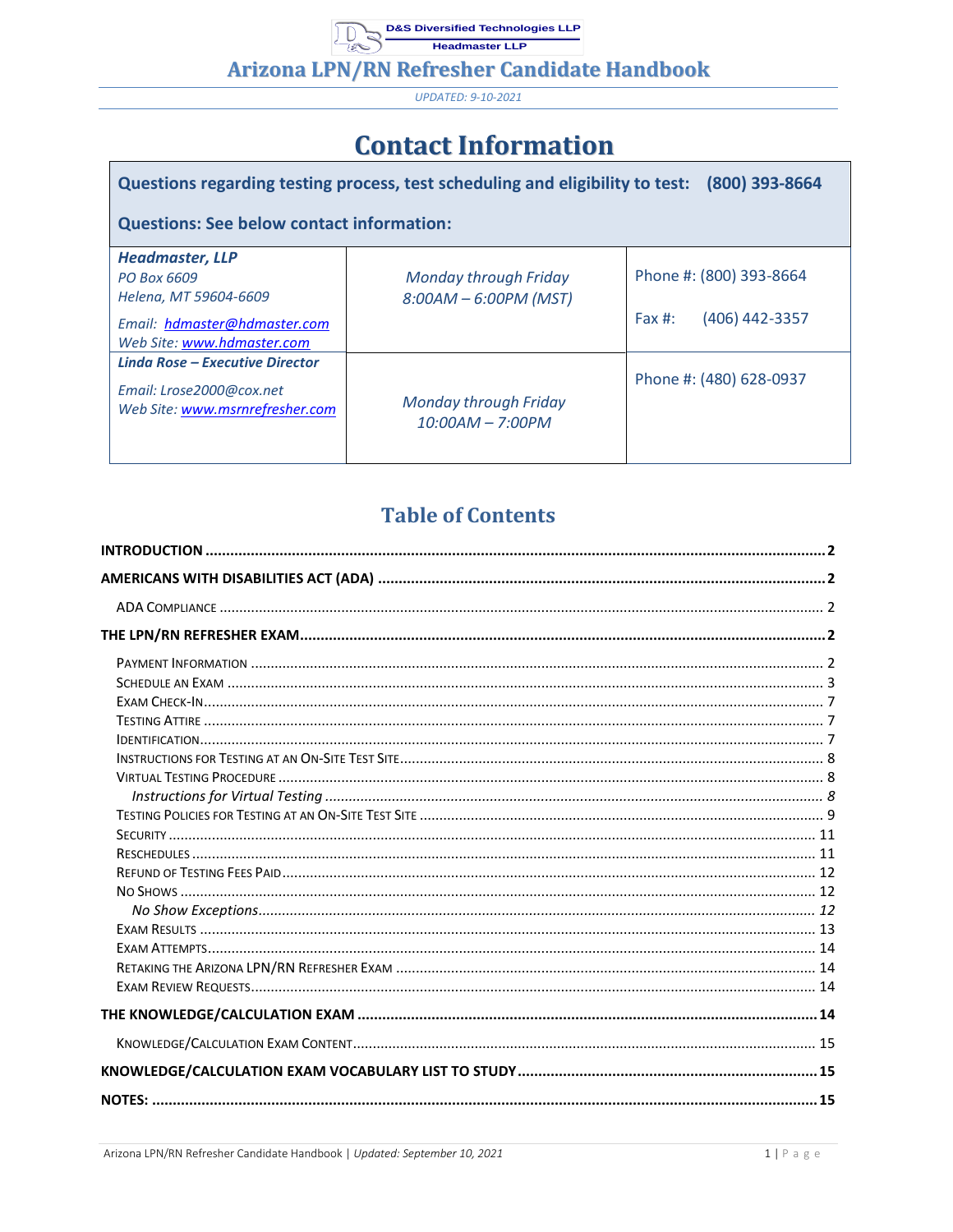**Arizona LPN/RN Refresher Candidate Handbook**

*UPDATED: 9-10-2021*

## <span id="page-2-0"></span>**Introduction**

The purpose of an Arizona LPN/RN Refresher program is to prepare candidates to deliver safe, comprehensive nursing care for individuals who are seeking to re-activate their license, and as a preparation for graduate nursing students to pass their NCLEX exam.

This handbook describes the process of taking the Arizona LPN/RN Refresher course medication examination and is designed to help prepare candidates for testing.

The test consists of multiple-choice knowledge and calculation questions. RN Exam candidates must be registered, complete at least four modules of their on-line self- study program, in order to schedule and pass the exam to successfully complete their refresher requirement. LPN students must have completed Unit 9, in the CoursePoint Fundamentals textbook. All students will notify the Executive Director when they feel adequately prepared to become registered for this exam. MedStar Academy, Inc., will pay for the exam the first time the exam is taken. Each student has three attempts to pass this exam. Should the student need an additional attempt the fee will be paid by the student. The fee for this exam is \$30.00.

MedStar Academy, Inc., has approved D&S Diversified Technologies (D&SDT), LLP-Headmaster, LLP to provide tests and scoring services for LPN/RN Refresher program unit testing. For questions not answered in this handbook, please contact Linda Rose, Executive Nursing Director at (480)628-0937 or D&SDT-Headmaster at (800)393-8664 or go to [https://re.tmuniverse.com.](https://re.tmuniverse.com/)

# <span id="page-2-1"></span>**Americans with Disabilities Act (ADA)**

#### <span id="page-2-2"></span>*ADA Compliance*

If you have a qualified disability, you may request special accommodations for examination. Accommodations must be approved by Linda Rose, Executive Director, in advance of examination. The request for [ADA Accommodation Form 1404RE](http://hdmaster.com/testing/othertesting/RE_SP/reformpages/reforms/1404RE.pdf) is available on the LPN/RN Refresher Training Program page of the D&SDT-Headmaster website under the Candidate Forms column.

This form must be submitted to Linda Rose, Executive Director, with the required documentation listed on the second page of the ADA application in order to be reviewed for a special accommodation.

# <span id="page-2-3"></span>**The LPN/RN Refresher Exam**

#### <span id="page-2-4"></span>*Payment Information*

| <b>Exam Description</b>        | <b>Price</b> |
|--------------------------------|--------------|
| Knowledge and Calculation Exam | \$30         |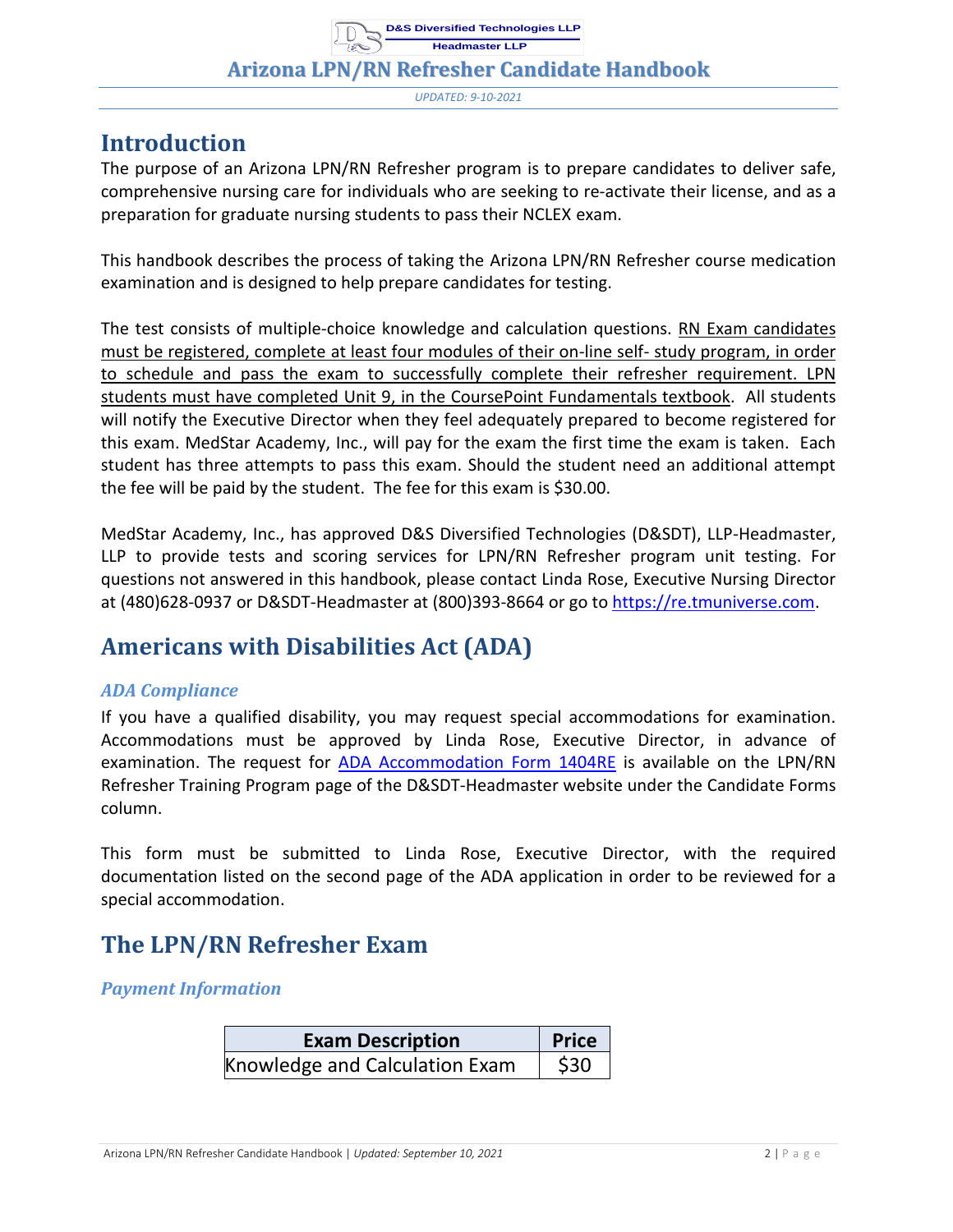**Headmaster LLP Arizona LPN/RN Refresher Candidate Handbook**

**D&S Diversified Technologies LLP**

*UPDATED: 9-10-2021*

#### <span id="page-3-0"></span>*Schedule an Exam*

In order to schedule an examination date, candidates must have successfully completed the first four required modules and completely reviewed the textbook Clinical Calculations Made Easy, 6<sup>th</sup> Edition. You may take the Arizona LPN/RN Refresher exam via a virtual testing option or at a regional (open) test site on a date as listed in TMU©. Do not attempt this exam until you have reviewed the previously mentioned materials.

• Your instructor/training program will enter your initial registration information in D&SDT-Headmaster's TestMaster Universe (TMU©) software. You must login to TMU© at [https://re.tmuniverse.com](https://re.tmuniverse.com/) using your secure email or username and password and complete your demographic information. If you do not know your username and/or password, enter your email address of record and click "Forgot Your Password?" You will be asked to re-enter your email and a 'reset password link' will be sent to your email (see instructions below). If you are unable to login for any reason, contact D&SDT-Headmaster by calling (800)393-8664.

| <b>PRATT</b>                                                                                                                          |                                                                                                                                          | Sign In         |
|---------------------------------------------------------------------------------------------------------------------------------------|------------------------------------------------------------------------------------------------------------------------------------------|-----------------|
|                                                                                                                                       | How can we help you today?                                                                                                               |                 |
| See Available Test Dates                                                                                                              | $\bigcirc$<br>Search Refresher Registry                                                                                                  | <b>Read FAQ</b> |
|                                                                                                                                       | <b>FORGOT YOUR PASSWORD?</b>                                                                                                             |                 |
|                                                                                                                                       |                                                                                                                                          | <b>Sign In</b>  |
| Candidate types in their email<br>at the SIGN IN screen<br>Then clicks on 'Forgot Your<br>Password?' -                                | Sign In<br>USERNAME OR EMAIL<br>candidateemail@email.com<br>PASSWORD<br><b>ED REMEMBER ME</b><br><b>Sign In</b><br>Forgot Your Password? |                 |
| <b>TMU</b>                                                                                                                            |                                                                                                                                          | <b>Sign In</b>  |
| Type in your email address<br>again at the RESET YOUR<br><b>PASSWORD screen</b><br><b>Click on SEND PASSWORD</b><br><b>RESET LINK</b> | <b>Reset Your Password</b><br>MAIL ADDRESS<br>candidateemail@email.com<br>Send Password Reset Link                                       |                 |
| <b>TMU</b>                                                                                                                            |                                                                                                                                          | <b>Sign In</b>  |
| A message pops up in a green<br>bar that "WE HAVE E-MAILED<br>YOUR PASSWORD RESET /<br>LINKP<br>Check your email for the link.        | We have e-mailed your password reset link!<br><b>Reset Your Password</b><br><b>E-MAIL ADDRESS</b><br><b>IM</b> Send Password Reset Link  |                 |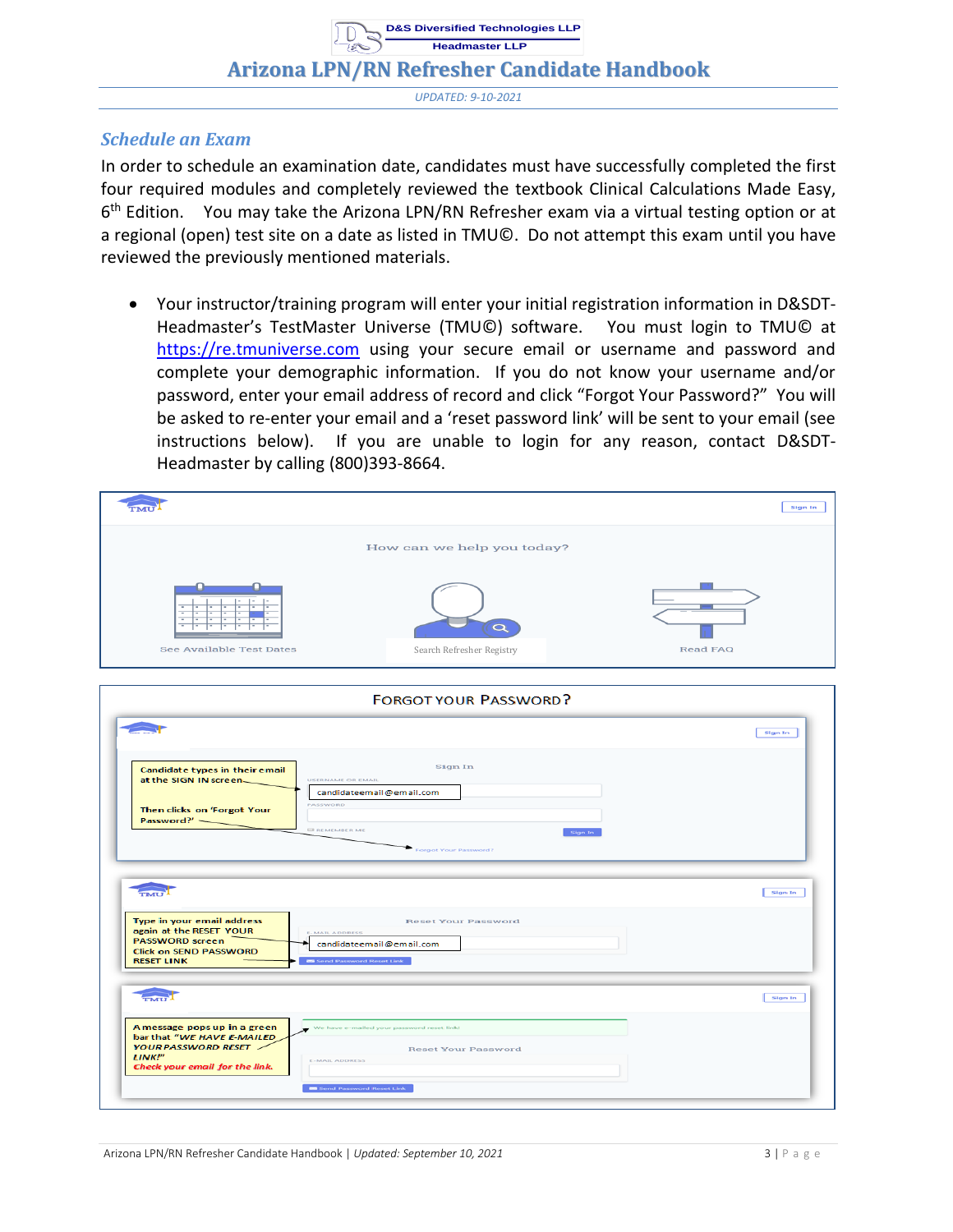#### **Headmaster LLP Arizona LPN/RN Refresher Candidate Handbook**

**D&S Diversified Technologies LLP**

*UPDATED: 9-10-2021*

Once signed in, complete the following information to complete your record and click "Finish Account Setup":

| Phone<br>$(406)$ 111-2222 |                      |
|---------------------------|----------------------|
|                           |                      |
|                           |                      |
|                           |                      |
|                           |                      |
|                           |                      |
|                           |                      |
|                           | <b>State like RE</b> |
| Helena                    | <b>MT</b>            |
|                           |                      |
|                           |                      |
|                           |                      |
|                           |                      |

The test proctor at your test event must verify the name entered into TMU© against the identification you will present when you sign in at a test event. If they don't exactly match you will not be permitted to test. Your ID must be a US government issued, photo bearing ID. You should receive a verification form during your training to sign, attesting to the fact that there is an exact match. If you discover your ID name doesn't match your name as listed in TMU©, please call D&SDT-Headmaster at (800)393-8664. Once your instructor or training program enters the date you successfully complete the four modules into TMU©, you may schedule your exam date online at [https://re.tmuniverse.com.](https://re.tmuniverse.com/)

| Click on "Testing"                                                                                            |                                                                                                                                                                                                                     | Choose the exam you will be taking and "Add to Cart" to pay testing fees:                 |
|---------------------------------------------------------------------------------------------------------------|---------------------------------------------------------------------------------------------------------------------------------------------------------------------------------------------------------------------|-------------------------------------------------------------------------------------------|
| TMU Miss # lairing \$ Bilingtians<br>$0$ Profile                                                              | TMU Elests Pitainings \$ Ming History O Profile                                                                                                                                                                     | <b>NI</b>                                                                                 |
| Thanks, your account has now been setup.<br>Welcome, Sample!<br>$\circ$ —<br>e e c<br>Your Profile<br>Testing | <b>Your Tests</b><br><b>Testing Hist</b><br>No Test History on record<br>Scheduling<br>$\Box$<br>Exam<br>$\Box$<br><b>LPN Exam</b><br>Knowledge<br>NotEigible<br>$\Box$<br><b>RN Exam</b><br>Knowledge<br>NotEighie | Reason<br><b>Payment Required</b><br><b>Payment Required</b><br>Add Selected Items to Can |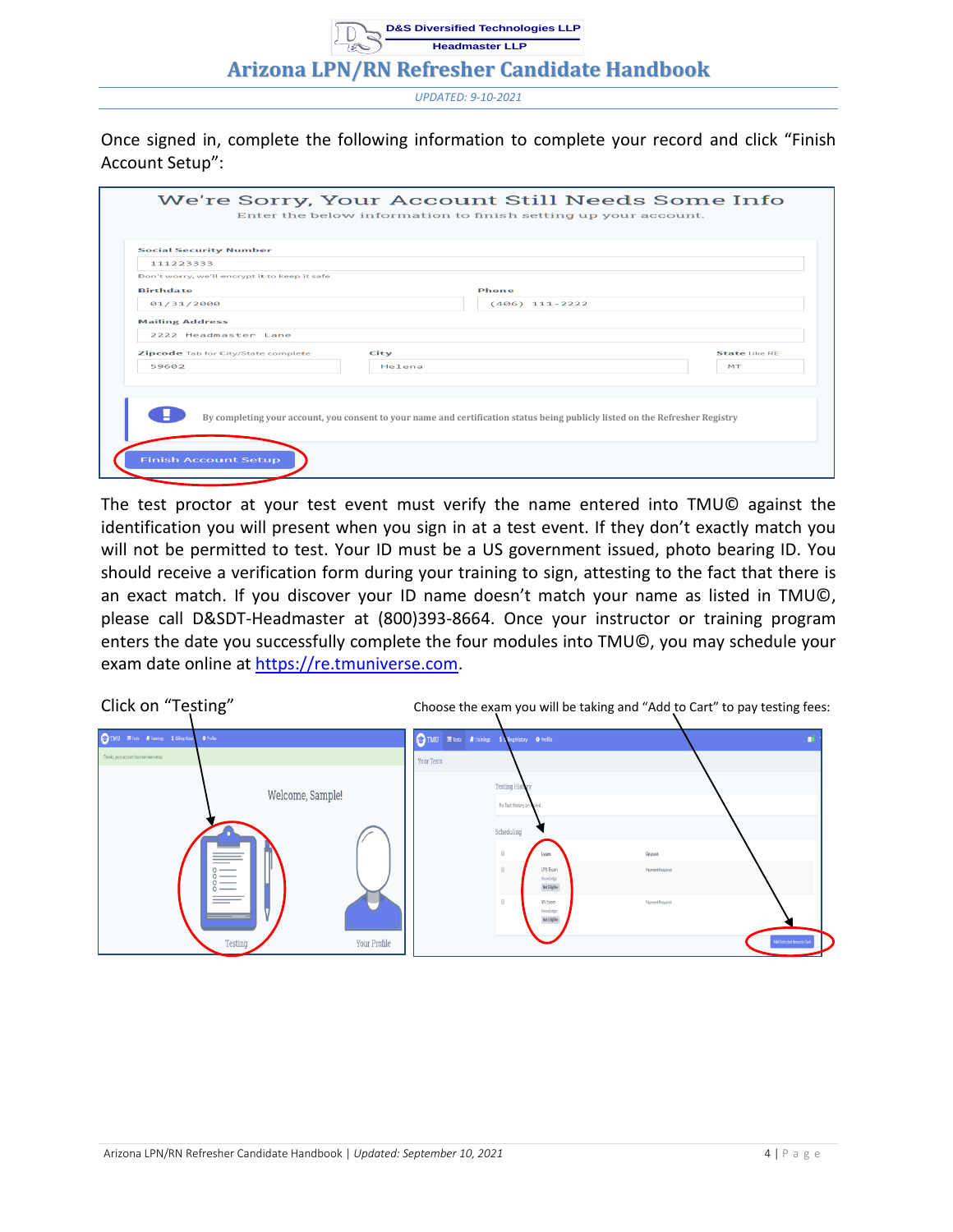Click on "Pay with Credit Card" and enter the required information and "Submit Payment":

| $\blacksquare$ Tests<br>Trainings<br>TMU<br>\$ Billing History<br><b>O</b> Profile<br>r   |                                     |                           |                      | 图1 管               |
|-------------------------------------------------------------------------------------------|-------------------------------------|---------------------------|----------------------|--------------------|
| Cart                                                                                      |                                     |                           |                      |                    |
| Added RN Exam Knowledge to your cart.                                                     |                                     |                           |                      |                    |
| <b>Description</b>                                                                        |                                     | <b>Item Type</b>          | <b>Amount</b>        |                    |
| RN Exam for Sample Candidate                                                              |                                     | Knowledge                 | \$30.00              | Remove             |
|                                                                                           |                                     |                           | Total: \$30.00       |                    |
|                                                                                           |                                     |                           |                      |                    |
| Pay with Credit Card                                                                      |                                     |                           |                      |                    |
|                                                                                           |                                     |                           |                      |                    |
| <b>TMU</b><br><b>mm</b> Tests<br>Trainings<br>\$ Billing History<br><b>O</b> Profile<br>E |                                     |                           |                      |                    |
| Prepay to Schedule                                                                        |                                     |                           |                      |                    |
|                                                                                           |                                     | What You're Paying For    |                      |                    |
|                                                                                           | Description                         |                           |                      | Cost               |
|                                                                                           | <b>RN Exam for Sample Candidate</b> |                           | <b>Total:</b>        | \$30.00<br>\$30.00 |
|                                                                                           |                                     |                           |                      |                    |
|                                                                                           |                                     | Pay with a Card           |                      |                    |
|                                                                                           | <b>Cardholder Name</b>              |                           | <b>Card Number</b>   |                    |
|                                                                                           | <b>Expiration Month</b>             | <b>Expiration Year</b>    | <b>Security Code</b> |                    |
|                                                                                           | January<br>$\mathbf{v}$             | 2019                      | $\scriptstyle\rm v$  |                    |
|                                                                                           |                                     | <b>Cardholder Address</b> |                      |                    |
|                                                                                           | <b>Street Address</b>               |                           |                      |                    |
|                                                                                           | City                                | <b>State</b>              | <b>Zip Code</b>      |                    |
|                                                                                           |                                     | Alabama                   | $\star$              |                    |
|                                                                                           |                                     |                           |                      |                    |
|                                                                                           | <b>Submit Payment</b>               |                           |                      |                    |

Test events that are available to schedule into can be viewed on the calendar of events on the home screen at [https://re.tmuniverse.com](https://re.tmuniverse.com/), click on "See Available Test Dates":

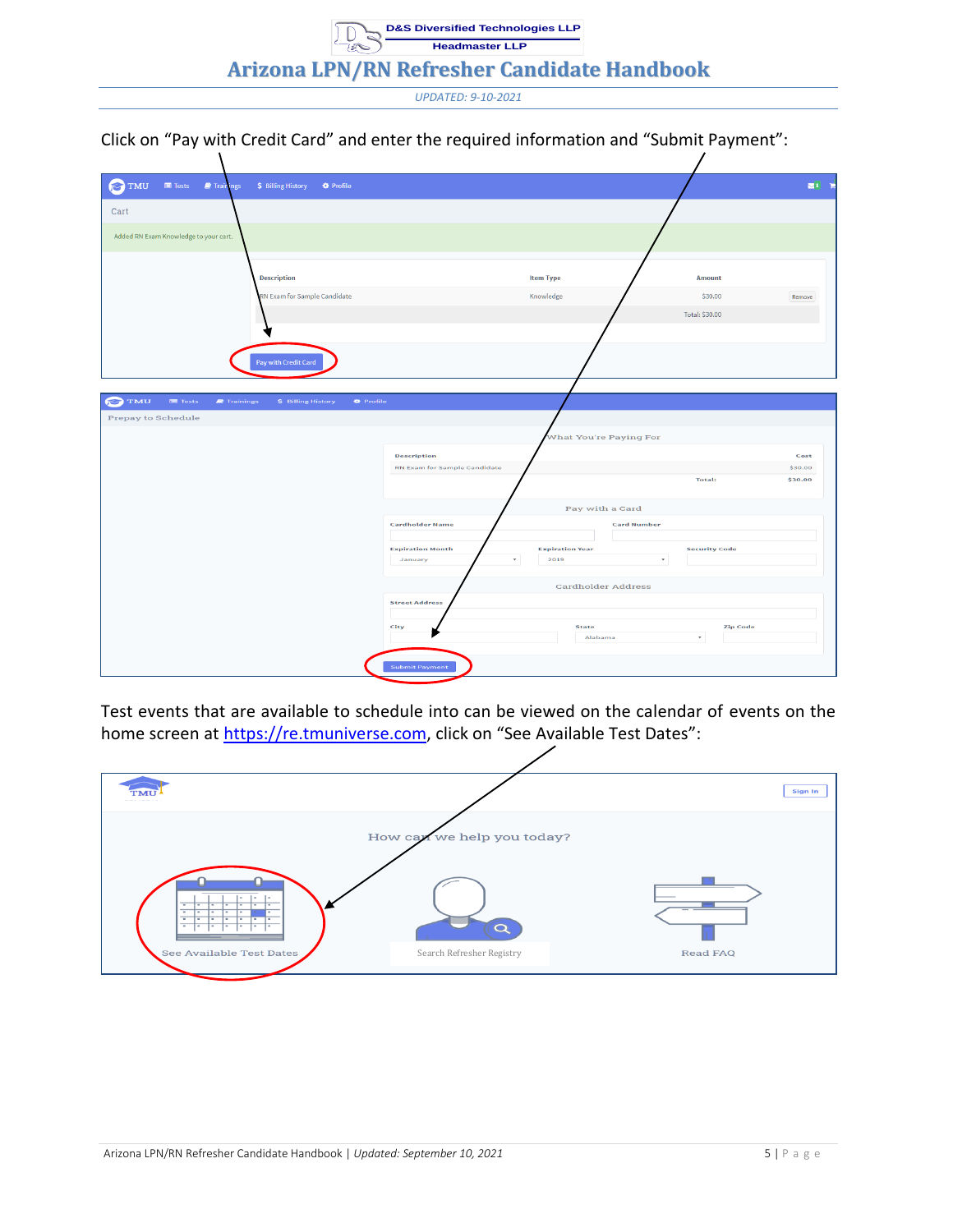#### Once your fees are paid, click on "Schedule" to select a test event:

| <b>O</b> TMU      |  | Tests <i>D</i> Trainings \$ Billing History <b>*</b> Profile     |                                                     | $\mathbb{Z}^1$             |
|-------------------|--|------------------------------------------------------------------|-----------------------------------------------------|----------------------------|
| <b>Your Tests</b> |  |                                                                  |                                                     |                            |
|                   |  | <b>Testing History</b>                                           |                                                     |                            |
|                   |  | No Test History on record.                                       |                                                     |                            |
|                   |  | Scheduling                                                       |                                                     |                            |
|                   |  | $\Box$                                                           | Exam                                                | Reason                     |
|                   |  | $\qquad \qquad \qquad \qquad \qquad \qquad \qquad \qquad \qquad$ | <b>LPN Exam</b><br>Knowledge<br><b>Not Eligible</b> | <b>Payment Required</b>    |
|                   |  |                                                                  | RN Exam<br>Knowledge<br>Eligible                    | Schedule                   |
|                   |  |                                                                  |                                                     | Add Selected Items to Cart |

Test events available to schedule yourself at will be listed, click on "Schedule" to schedule yourself into the test event you want:

|                         |  | TMU El Tests Al Trainings S Billing History & Profile |                                          |                       |  |          |
|-------------------------|--|-------------------------------------------------------|------------------------------------------|-----------------------|--|----------|
| Find Event RN REFRESHER |  |                                                       |                                          |                       |  |          |
|                         |  | <b>Test Date</b>                                      | <b>Test Site</b>                         | <b>Scheduling For</b> |  |          |
|                         |  | 11/27/2019<br>12:00 PM MST                            | <b>PRACTICE TEST SITE</b><br>Phoenix, AZ | Knowledge             |  | Schedule |
|                         |  |                                                       |                                          |                       |  |          |

Your status will show you are "scheduled". You will need to click on "Test Confirmation Page"to get your test notification, which will provide you with important details regarding your test event:

| <b>Your Tests</b>                                               |                                                                                                               |                            |                                                                 |                                          |               |                                   |
|-----------------------------------------------------------------|---------------------------------------------------------------------------------------------------------------|----------------------------|-----------------------------------------------------------------|------------------------------------------|---------------|-----------------------------------|
| Student Candidate, Sample scheduled into Knowledge for RN Exam. |                                                                                                               |                            |                                                                 |                                          |               |                                   |
|                                                                 |                                                                                                               | <b>Testing History</b>     |                                                                 |                                          |               |                                   |
|                                                                 |                                                                                                               | <b>Test Date</b>           | Exam                                                            | <b>Test Site</b>                         | <b>Status</b> |                                   |
|                                                                 |                                                                                                               | 11/27/2019<br>12:00 PM MST | <b>RN</b> Exam<br>Knowledge                                     | <b>PRACTICE TEST SITE</b><br>Phoenix, AZ | Scheduled     | Get Map<br>Test Confirmation Page |
|                                                                 |                                                                                                               |                            |                                                                 |                                          |               |                                   |
|                                                                 |                                                                                                               |                            |                                                                 |                                          |               |                                   |
|                                                                 |                                                                                                               |                            |                                                                 |                                          |               | $\bigoplus$ Print<br>Get Map      |
|                                                                 | <b>Test Date:</b>                                                                                             | 11/27/2019                 |                                                                 |                                          |               |                                   |
|                                                                 | <b>Test Time:</b>                                                                                             |                            | 12:00 PM MST                                                    |                                          |               |                                   |
|                                                                 | <b>Test Exam:</b><br><b>Test Site:</b><br><b>Sample Candidate</b><br>2222 Headmaster Lane<br>Helena, MT 59602 | Knowledge                  | PRACTICE TEST SITE<br>2000 HEADMASTER LANE<br>Phoenix, AZ 85007 |                                          |               |                                   |
|                                                                 |                                                                                                               |                            |                                                                 |                                          |               |                                   |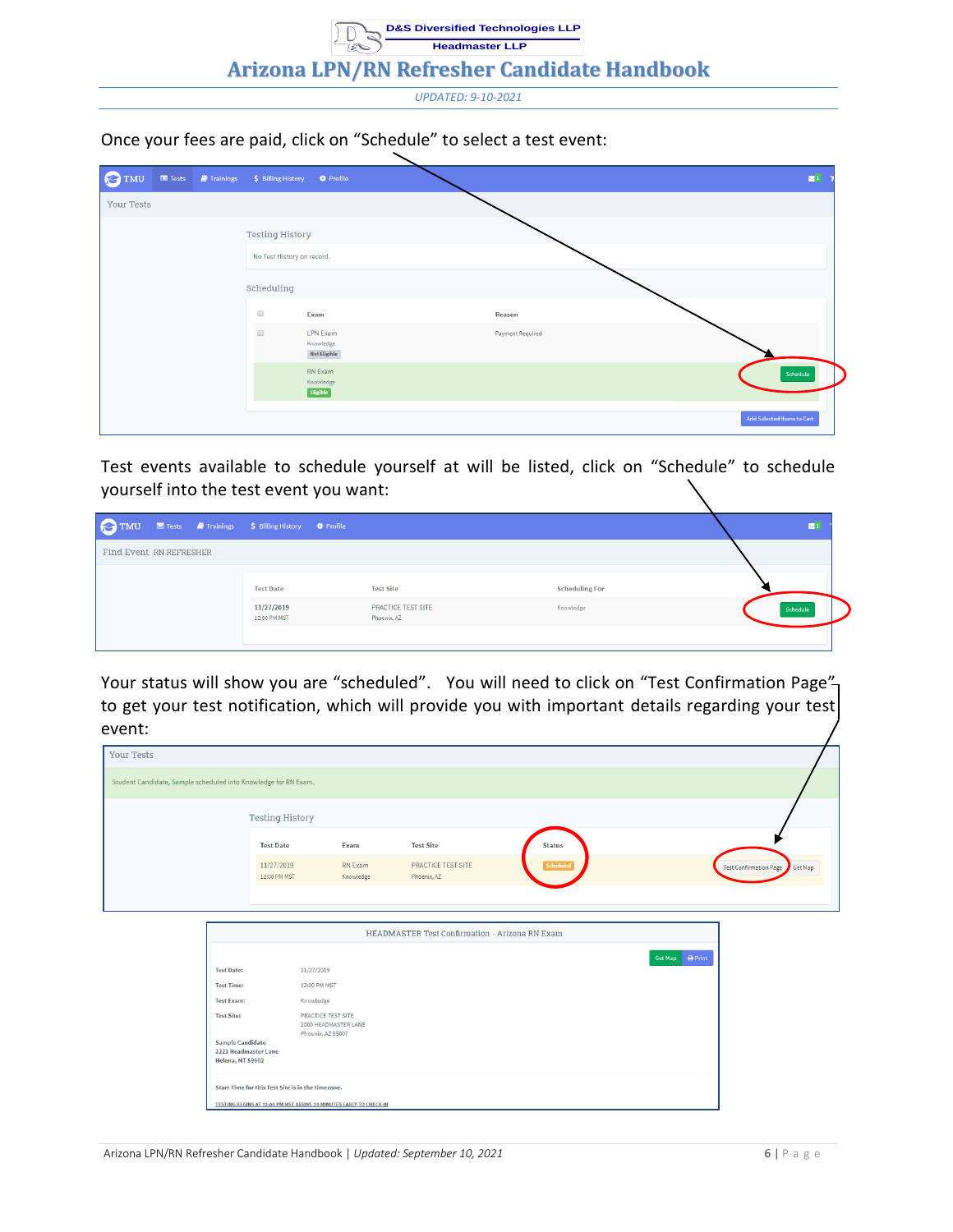*UPDATED: 9-10-2021*

You must schedule a test **within six months from starting a refresher program.**

**D&SDT-HEADMASTER does not send postal mail test confirmation letters to candidates. You will need to sign in to TMU**© **to verify your status.**

#### <span id="page-7-0"></span>*Exam Check-In*

You should arrive at your confirmed test site between 10 to 15 minutes before your exam is scheduled to start. (*For example*: if your test start time is shown as 8:00AM – you need to be at the test site for check-in no later than 7:50AM.) See instructions under '**Virtual Testing Procedure'** pages 7-8 for virtual testing check-in time frames.

#### <span id="page-7-1"></span>*Testing Attire*

Testing attire for test events is business casual.

#### <span id="page-7-2"></span>*Identification*

You must bring a **US GOVERNMENT ISSUED, PHOTO-BEARING FORM OF IDENTIFICATION**. Examples of the forms of US government issued, photo ID's that are acceptable are:

- Driver's License *(Arizona Driver's License must be issued January 1, 1997 and later)*
- State issued Identification Card *(Arizona State ID must be issued January 1, 1997 and later)*
- US Passport (Foreign Passports *are not* acceptable unless they contain a US Visa)
- Military Identification Card (that meets all identification requirements)
- Alien Registration Card
- Tribal Identification Card (that meets all identification requirements)
- Work Authorization Card

#### *Please note: A driver's license or state-issued ID card that has a hole punched in it is NOT VALID and will not be accepted as an acceptable form of ID. You will not be admitted for testing and you will be considered a NO SHOW. You will forfeit your testing fees and must pay for another exam date.*

The **FIRST** and **LAST** names listed on the ID presented to the RN Test Observer/Knowledge Test Proctor during sign-in at your test event, both virtual and on-site, *MUST EXACTLY MATCH* the FIRST and LAST names that were entered in the TMU© database by your training program. You may call D&SDT-Headmaster at (800)393-8664 to confirm that your name of record matches your US government issued ID, or sign in to your record in TMU© at [https://re.tmuniverse.com](https://re.tmuniverse.com/) to verify or change your demographic information.

*Please note: You will not be admitted for testing if you do not bring proper ID, your ID is invalid (see note above) or if your FIRST and LAST printed names on your US government issued photo ID do not match your current name of record. You will be considered a NO SHOW. You will forfeit your testing fees and must pay for another exam date.*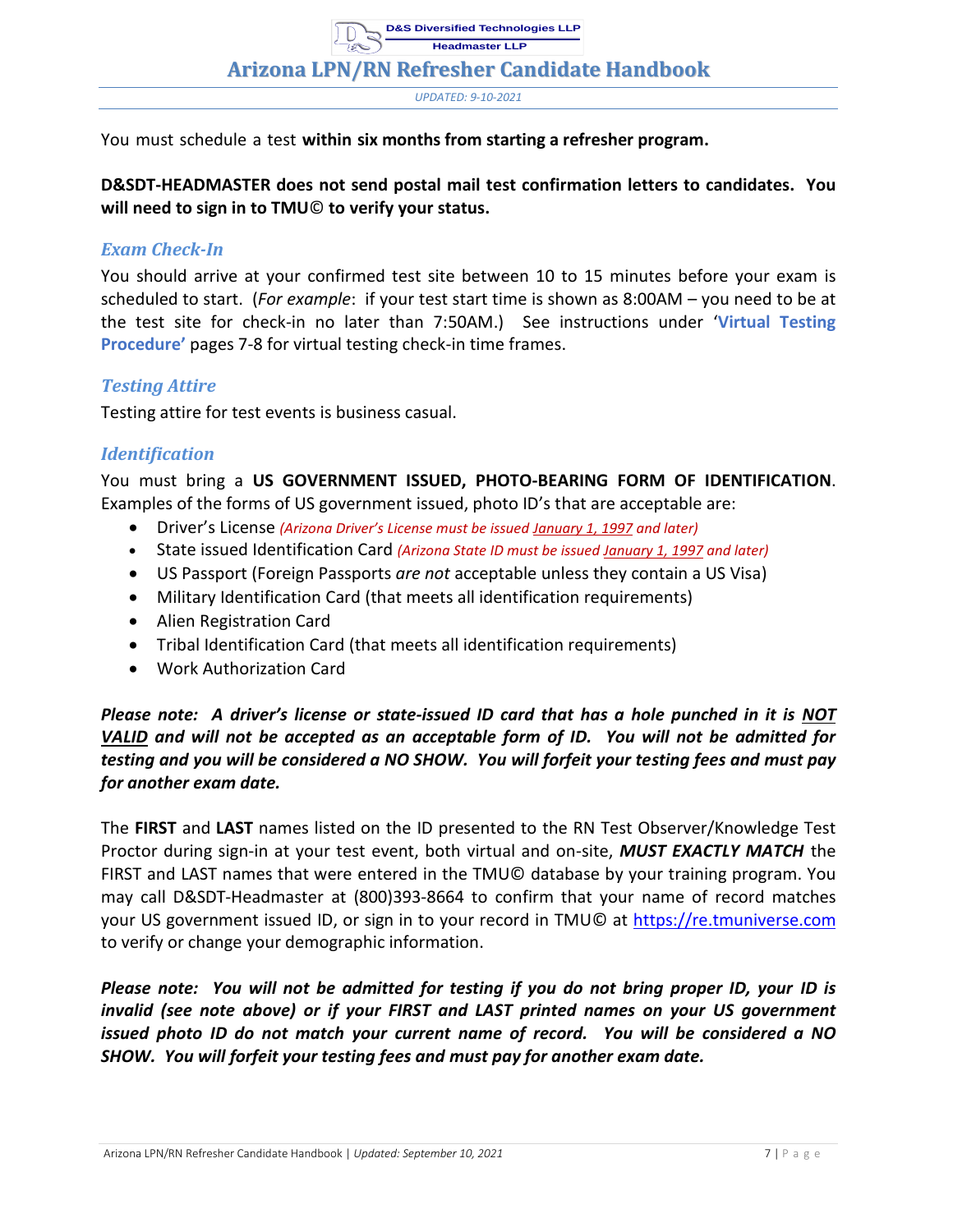#### **Arizona LPN/RN Refresher Candidate Handbook**

*UPDATED: 9-10-2021*

#### <span id="page-8-0"></span>*Instructions for Testing at an On-Site Test Site*

You will be given a calculator, and scratch paper to perform your calculations. The scratch paper will be left with the proctor when you have completed the exam. Failure to leave the scratch paper with the test proctor will be an automatic failure. **There will be no further opportunity for testing at that time**. This is a secure environment and all exam papers are secured post testing. The result of this failure will be reported to MedStar Academy, Inc., and considered cheating.

#### <span id="page-8-1"></span>*Virtual Testing Procedure*

You will need two reliable internet-connected devices (a cell phone with a camera and a tablet/laptop/desktop) to take your virtual Knowledge Exam.

You will be emailed a notification from D&SDT-Headmaster the day prior or day of testing with a Google Meeting link. You will need to be signed in to the Google Meeting 10 minutes prior to your test start time. The Knowledge Test Proctor will allow you access to the meeting.

When you join the meeting, the Knowledge Test Proctor (KTP) will check your US Government issued, photo bearing form of identification. The KTP will need to be shown your scratch paper and basic calculator (both front and back) and the surroundings and area around your computer before you set up your cell phone where the KTP can clearly see you and your computer screen.

You will be allowed to have scratch paper and a basic calculator during your virtual exam. Failure to show both sides of the scratch paper and basic calculator, or failure to tear up the scratch paper within view of the test proctor will be an automatic failure. **There will be no further opportunity for testing at that time**. This is a secure virtual testing environment and all testing and security policies stated in this handbook will be followed. The result of this failure will be considered cheating and reported to MedStar Academy, Inc., Linda Rose, Executive Director.

#### <span id="page-8-2"></span>*Instructions for Virtual Testing*

#### *You will be read the following directions by the test proctor:*

You are not allowed to leave the virtual knowledge test until finished with your test. Please remember to use the restroom before signing into your virtual knowledge test.

With the exception of the cell phone and tablet/laptop/desktop you are using for your virtual knowledge test, all other electronic and Blue-tooth connected devices (cell phones, smart watches, fitness monitors, tablets/laptops/desktops, etc.) usage is not allowed and these items are not allowed in the testing area or allowed to be near or on your person (in pocket, on wrist, etc.) during testing. Anyone using any other electronic or Blue-tooth connected device of any kind during testing (texting, Google searching, email, etc.) or navigating away from the virtual knowledge test during testing, will have their test stopped, will forfeit all testing fees, will have their test scored as a failed test and **there will be no further opportunity for testing at that time**. This is a secure virtual testing environment and all testing and security policies stated in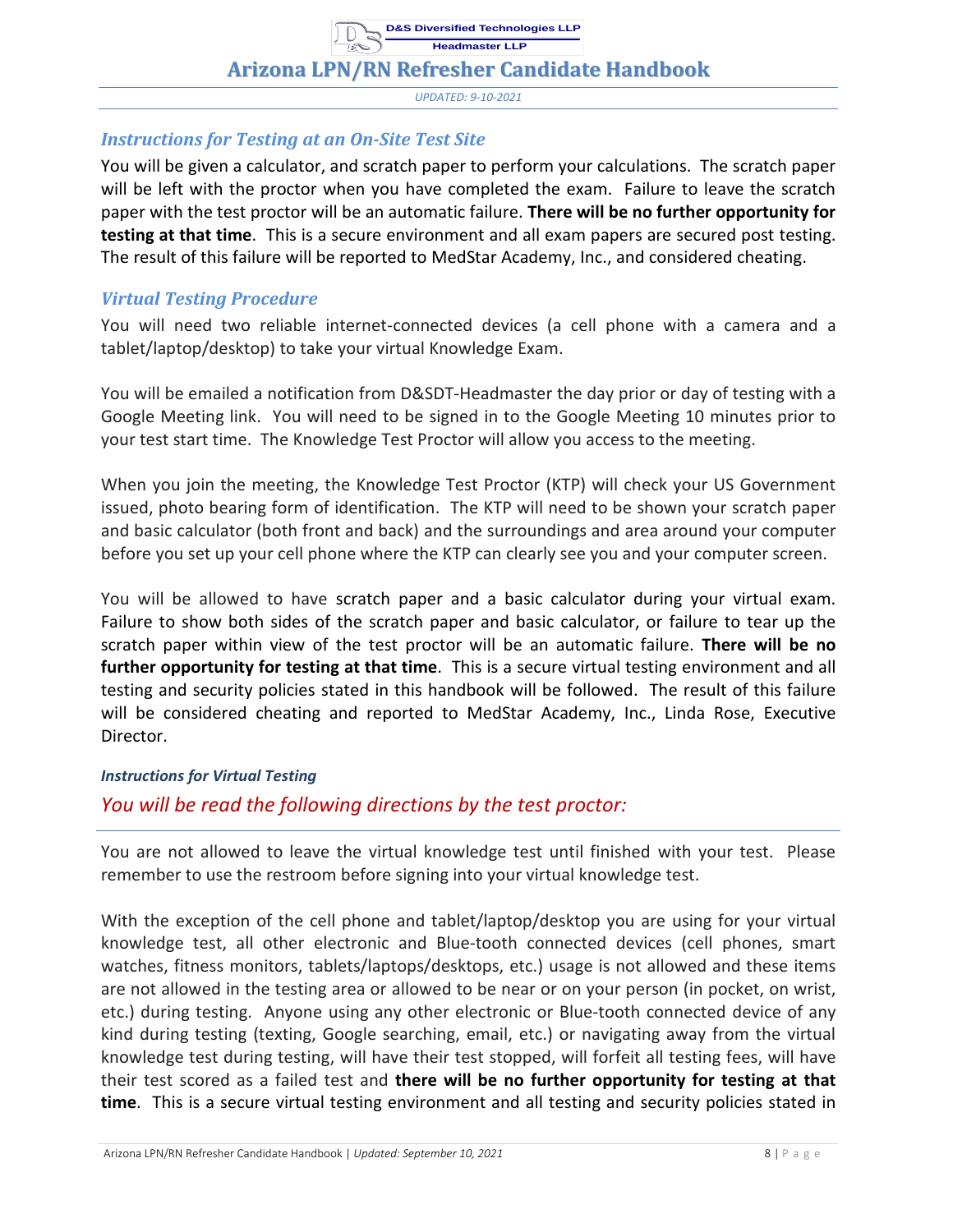#### **Arizona LPN/RN Refresher Candidate Handbook**

*UPDATED: 9-10-2021*

this handbook will be followed. The result of this failure will be considered cheating and reported to MedStar Academy, Inc., Linda Rose, Executive Director.

Your video must remain on for the duration of testing. If, at any time, the video disconnects and you do not rejoin right away, you will have your test stopped, you will forfeit all testing fees, and will have your test scored as a failed test and **there will be no further opportunity for testing at that time.** This is a secure virtual testing environment and all testing and security policies stated in this handbook will be followed. The result of failure will be reported to MedStar Academy, Inc., Linda Rose, Executive Director.

There are 11 questions on your knowledge test. The questions will be presented to you on the screen one at a time. You are able to navigate through the test questions with the previous and next buttons.

You will have a maximum of 30 minutes to complete the knowledge test. Please refer to the time at the top of the screen for time remaining.

If needed, you may do math calculations on a piece of scratch paper. You may also use a basic calculator. You will be asked to show both sides of the scratch paper and the basic calculator to the Knowledge Test Proctor (KTP) *before* starting your test. At the end of your test, you will be asked to show both sides of the scratch paper to the KTP *again*. You will then be asked to mute your phone before tearing up the scratch paper in view of the (KTP).

If you have any issues with the computer, please let the KTP know.

When you are finished with your exam, you will click the Stop Exam button. If you have any remaining questions, you will be notified via a pop-up and will be able to go back to answer any remaining questions, provided there is time remaining. Do you have any questions?

#### <span id="page-9-0"></span>*Testing Policies for Testing at an On-Site Test Site*

The following policies are observed at on-site test sites—

- Plan to be at the test site up to one hour.
- If you arrive late for your confirmed exam (you need to be at the test site to check in at least 10 to 15 minutes before your scheduled start time – *for example;* if your test start time is 8:00AM, you need to be at the test site by 7:50AM at the latest), you will not be admitted to the exam and any exam fees paid by MedStar Academy, Inc., will be charged to you and due before your Certificate of Completion is issued at the end of your program completion.
- If you do not bring valid and appropriate US government issued, photo ID, you will not be admitted to the exam and any exam fees paid by MedStar Academy, Inc., will be charged to you and due before your Certificate of Completion is issued at the completion of your program.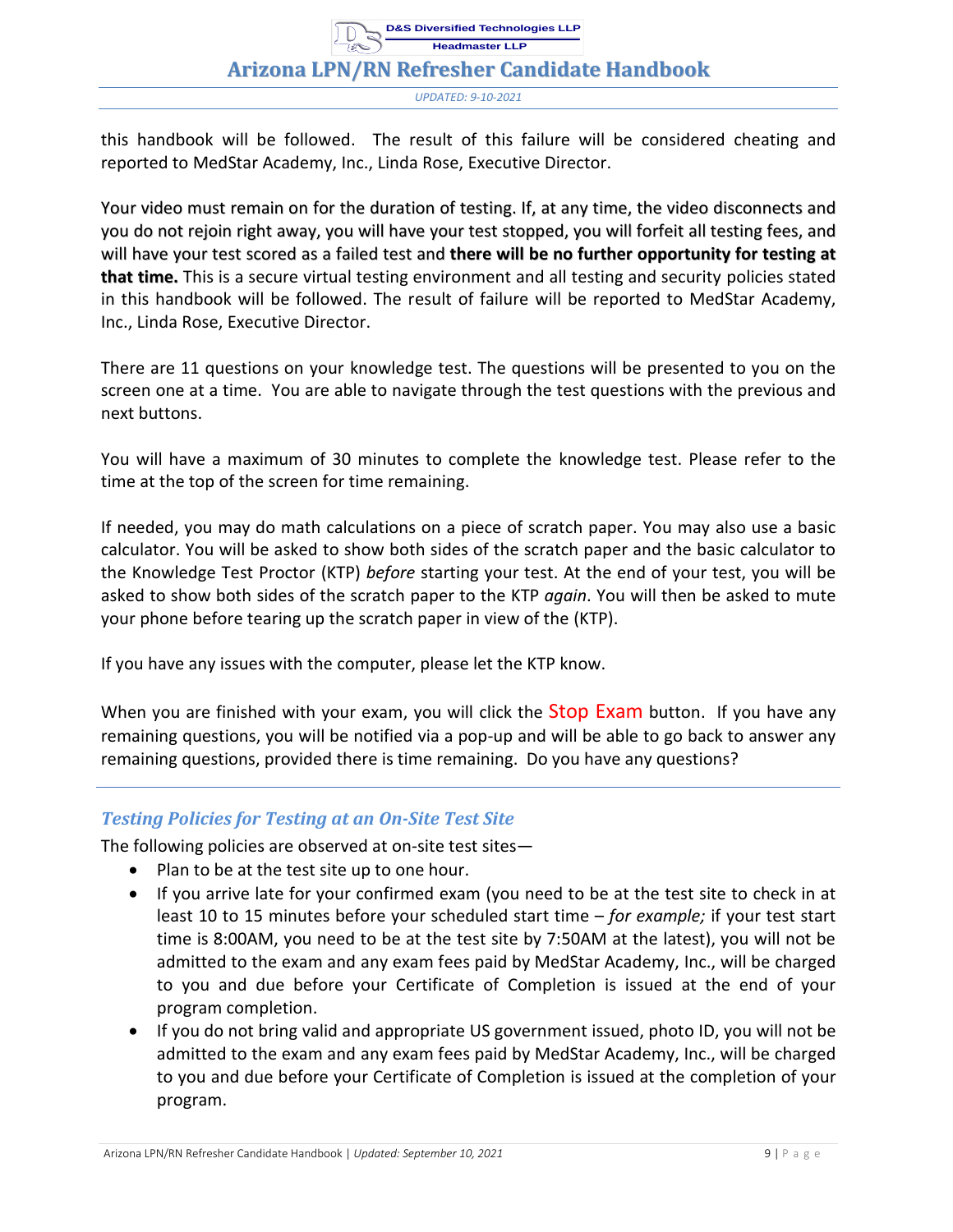#### **Arizona LPN/RN Refresher Candidate Handbook**

*UPDATED: 9-10-2021*

- If the FIRST and LAST printed names on your ID do not match your current name of record, you will not be admitted to the exam and any exam fees paid *will NOT be refunded*. Any fees paid by MedStar Academy, Inc will be charged directly to you and payable before the completion of your program.
- If you NO SHOW for your exam day, any test fees previously paid by MedStar Academy, Inc. will be charged to your account and payable before the completion of your program.
- Cell phones, smart watches, fitness monitors, electronic recording devices, Bluetoothconnected devices and personal items (such as briefcases, large bags, study materials, extra books, or papers) are not permitted to be on or near you in the testing room. You will be informed by the test team of the designated area to place your personal items and electronic devices and you are to collect these items when you complete your test(s).
- All electronic devices must be **turned off**. Any smart watches or fitness monitors must be removed from your wrist.
- Anyone caught using any type of electronic recording device or aide of any type during testing will be asked to leave (expelled from the test event), your test will be scored as a failure, all testing fees forfeited will be charged to you personally and due before an issuance of program completion. **There will be no further opportunity for testing at that time**. The result of this failure will be considered cheating and reported to MedStar Academy, Inc., Linda Rose, Executive Director.
- You may, however, use personal devices during your free time in the waiting area.
- You are encouraged to bring a jacket, snack, drink or study material to have while waiting to test.
- No translation dictionaries are allowed, either paper format or electronic.
- You may not remove any notes or other materials from the testing room.
- You are not permitted to eat, drink, smoke, use e-cigarettes or vape during the exam.
- You are not allowed to leave the testing room once the exam has started *for any reason*. If you do leave during your exam event, you will not be allowed back into the testing room to finish your exam. Your test will be scored as a failed exam.
- If you are discovered causing a disturbance of any kind, engaging in any kind of misconduct or try to take any notes or testing materials from the testing room, you will be dismissed from the exam and reported to MedStar Academy, Inc. **There will be no further opportunity for testing at that time**.
- No visitors, guests, pets (including companion animals) or children are allowed.
- You may not test if you have any type of physical limitation (excluding pre-arranged ADA's). Example: you are visibly sick. Call D&SDT-Headmaster immediately if you are on doctor's orders. You must fax a doctor's order **3 business days prior to** your scheduled exam to qualify for a free reschedule.
- Test facilities and D&SDT-Headmaster RN Exam Observers/Knowledge Exam Proctors are not responsible for candidate's personal belongings at the test site.
- Check the Candidate Handbook on D&SDT-Headmaster's LPN/RN Refresher webpage prior to your test date for any policy and testing updates.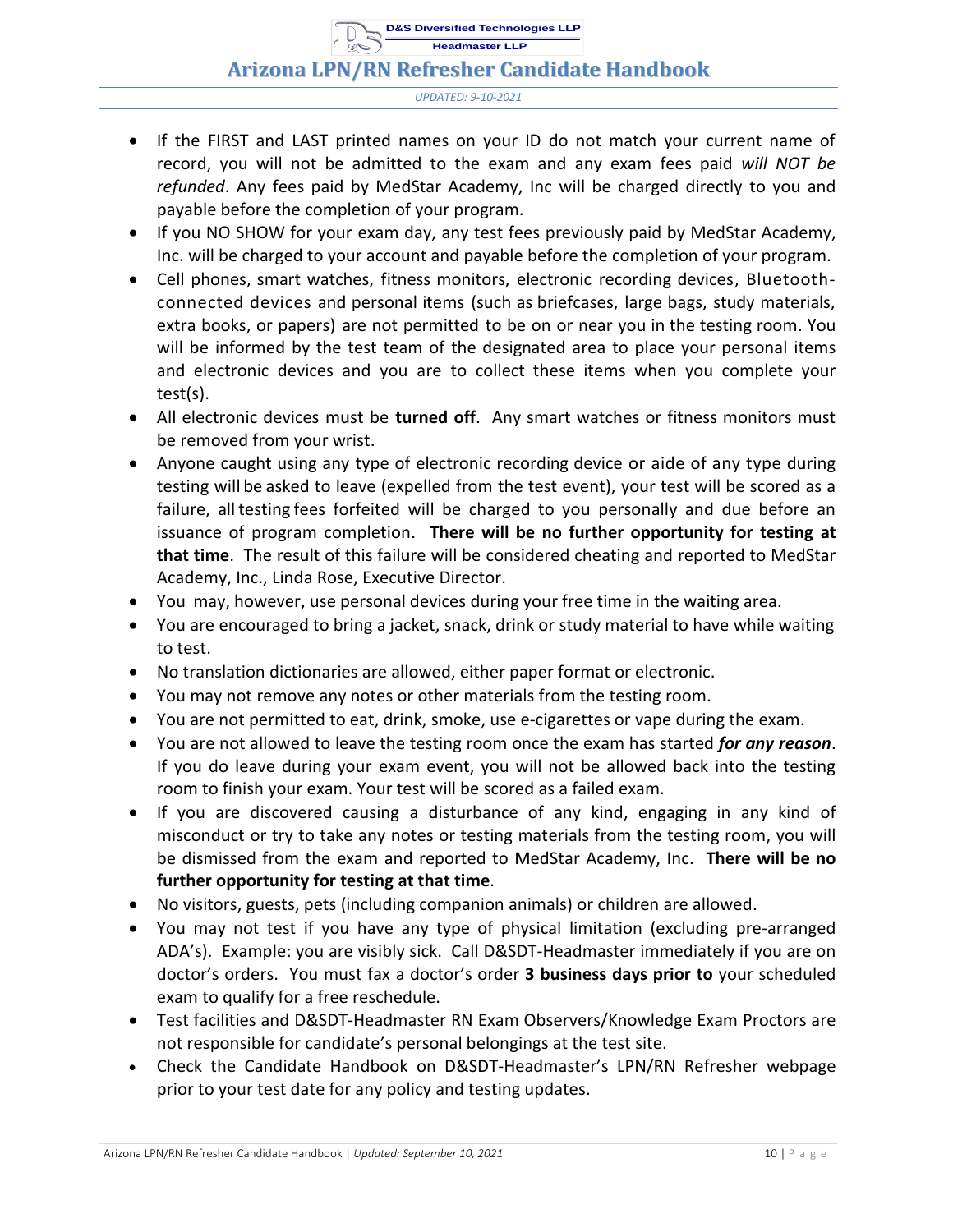#### **Arizona LPN/RN Refresher Candidate Handbook**

*UPDATED: 9-10-2021*

#### <span id="page-11-0"></span>*Security*

These are secure virtual and on-site testing environments and all testing and security policies stated in this handbook will be followed. If any of the following (see list below) is committed, your exam will be stopped and scored as a failure. You will be dismissed from the testing room or virtual test. Any exam fees paid by MedStar Academy, Inc., will be charged directly to you and due before the completion of your course, and a report of your behavior will be given to MedStar Academy, Inc. **There will be no further opportunity for testing at that time**.

- If you refuse to follow directions, use abusive language or disrupt the examination environment-
- Anyone who removes or tries to remove exam material or takes notes or information from the test site, or virtual test, is also subject to prosecution to the full extent of the law-
- If you give or receive help from anyone during testing (which also includes the use of any electronic recording devices or test aides such as cell phones, smart watches, navigating to other sites or browsers, etc.)-

#### <span id="page-11-1"></span>*Reschedules*

All candidates are entitled to *one* staff assisted free reschedule any time up until **one (1) business day** preceding a scheduled exam day, **excluding** Saturdays, Sundays and Holidays. Additional staff assisted reschedules are subject to a \$35 fee that must be paid in full prior to a reschedule taking place. This fee is paid by the student.

• Example: If you are scheduled to take your exam on a Saturday, Sunday or Monday, you would need to reschedule by close of business (D&SDT-Headmaster is open until 6:00PM Mountain Standard time) the Thursday before your scheduled exam.

| Scheduled test date is on a: | Reschedule by 6 pm Mountain Standard Time on the previous: |
|------------------------------|------------------------------------------------------------|
| Monday                       | Thursday                                                   |
| Tuesday                      | Friday                                                     |
| Wednesday                    | Monday                                                     |
| Thursday                     | Tuesday                                                    |
| Friday                       | Wednesday                                                  |
| Saturday                     | Thursday                                                   |
| Sunday                       | Thursday                                                   |

*Please note: Reschedules will not be granted less than one (1) full business day prior to a scheduled test date.*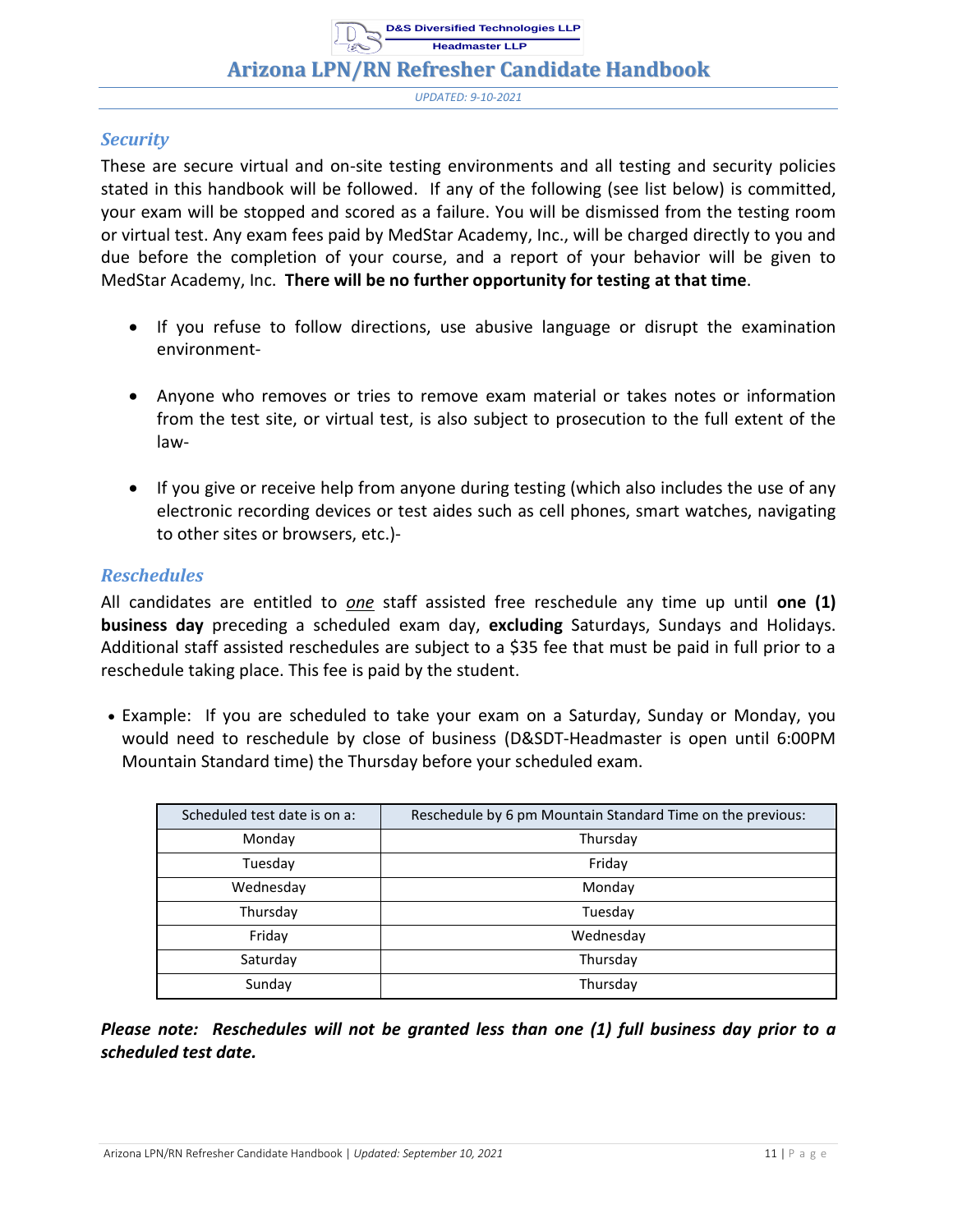*UPDATED: 9-10-2021*

#### <span id="page-12-0"></span>*Refund of Testing Fees Paid*

Testing fees paid are **non-refundable**.

#### <span id="page-12-1"></span>*No Shows*

If you are scheduled for your exam and do not show up without notifying D&SDT-Headmaster at least one (1) full business day prior to your scheduled testing event, **excluding** Saturdays, Sunday, and Holidays, OR if you are turned away for lack of proper identification, or any other reason that makes you ineligible to test, you will be considered a **NO SHOW.** All fees paid by MedStar Academy, Inc., will be charged to the student, and the student must submit a new testing fee to schedule into a new test event.

These fees partially offset D&SDT-Headmaster cost incurred for services requested and resulting work that is performed. If a reschedule or refund request is not received before the one (1) full business day preceding a scheduled test event, excluding Saturdays, Sundays, and Holidays (see examples under Reschedules), a NO SHOW status will exist. You will forfeit your testing fees. If the fee was paid for paid by MedStar Academy, Inc., you will be charged for the fee paid by MedStar Academy, Inc. The candidate must pay the full testing fee to secure a new test event.

#### <span id="page-12-2"></span>*No Show Exceptions*

Exceptions to the No Show status exist; if you are a No Show for the Knowledge/Calculation Exam for any of the following reasons, a free reschedule will be authorized to the remitter of record providing **the required documentation is received within the appropriate time frames outlined below:**

- **Car breakdown or accident**: D&SDT-Headmaster must be contacted within one business day via phone call, fax or email and a tow bill, police report or other appropriate documentation must be submitted within **three (3) business days** of the exam date. If we do not receive proof within the 3-business day time frame you will have to pay as though you were a No Show.
- **Weather or road condition related issue:** D&SDT-Headmaster must be contacted within one business day via phone call, fax or email and a road report, weather report or other appropriate documentation must be submitted within **three (3) business days** of the exam date. If we do not receive proof within the 3-business day time frame you will have to pay as though you were a No Show.
- **Medical emergency**: D&SDT-Headmaster must be contacted within one business day via phone call, fax or email and a doctor's note must be submitted within **three (3) business days** of the missed exam date**.** If we do not receive proof within the 3-business day time frame you will have to pay as though you were a No Show.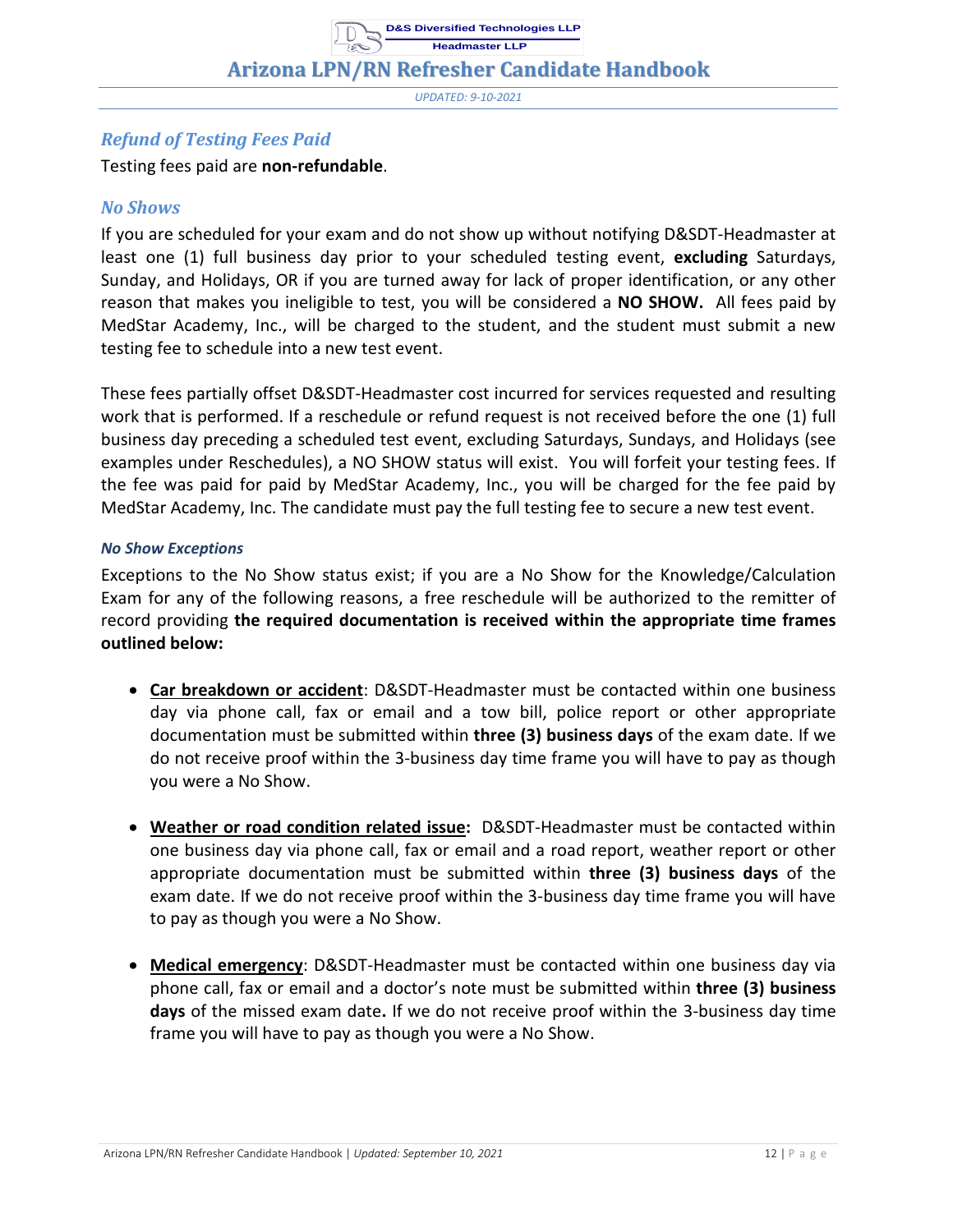#### **Arizona LPN/RN Refresher Candidate Handbook**

*UPDATED: 9-10-2021*

- **Death in the family**: D&SDT-Headmaster must be contacted within one business day via phone call, fax or email and an obituary for **immediate family only** submitted within **seven (7) business days** from a missed exam date. If we do not receive proof within the 7 business day time frame you will have to pay as though you were a No Show. (Immediate family includes parents, grand and great-grand parents, siblings, children, spouse or significant other.)
- **Virtual testing issues:** D&SDT-Headmaster must be contacted within one business day via phone call, fax or email and appropriate documentation (see below) must be submitted within **three (3) business days** of the exam date. If we do not receive proof within the 3 business day time frame you will have to pay as though you were a No Show.
	- **Internet Outage:** Documentation from Internet provider showing outage date and times.
	- *Computer (tablet-laptop-desktop) and/or Cell Phone Issue(s):* If your computer and/or cell phone fails to work for any reason, documentation from a computer and/or cell phone repair technician/shop or other appropriate documentation showing dates.

#### <span id="page-13-0"></span>*Exam Results*

After you have completed your Knowledge/Calculation Exam, your test results will be officially scored and double checked by scoring staff in D&SDT-Headmaster's Helena, Montana office. Once the scoring process is complete, you will receive an email and/or text message letting you know your test results are available. You may securely access your results in your own record in TMU© at https://re.tmuniverse.com. Official test results are available to you after 6:00PM Mountain Standard time (excluding Saturdays, Sundays and Holidays) typically one business day after a TMU© electronic exam date (test site or virtual).

Your test results can be printed from TMU© any time after your test has been officially scored.

#### **HEADMASTER does not send postal mail test result letters to candidates.**

To view your exam results when they are available, sign in to your record in TMU© at https://re.tmuniverse.com, click on Testing and Details to open your results:

| <b>OTMU film dinny dispose integrate arts</b><br>Ingeleachdet MyA: | <b>Testing History</b>      |                       |                                         |        | Please take our satisfaction survey |
|--------------------------------------------------------------------|-----------------------------|-----------------------|-----------------------------------------|--------|-------------------------------------|
| Welcome, Taliyah!                                                  | <b>Test Date</b>            | Exam                  | <b>Test Site</b>                        | Status |                                     |
| $=$<br>$\circ$ —                                                   | Test<br>date<br>and<br>time | Exam<br>Types<br>will | <b>Test Site Name</b><br>Test Site City |        | Details Print Test Results          |
| $\circ$ —<br>$\circ$ $\sim$<br>$\sim$ $-$<br>$=$                   | will<br>show<br>here        | show<br>here          | Will show here                          |        | Details Print Test Results          |
| Your Profile<br>Testing                                            |                             |                       |                                         |        |                                     |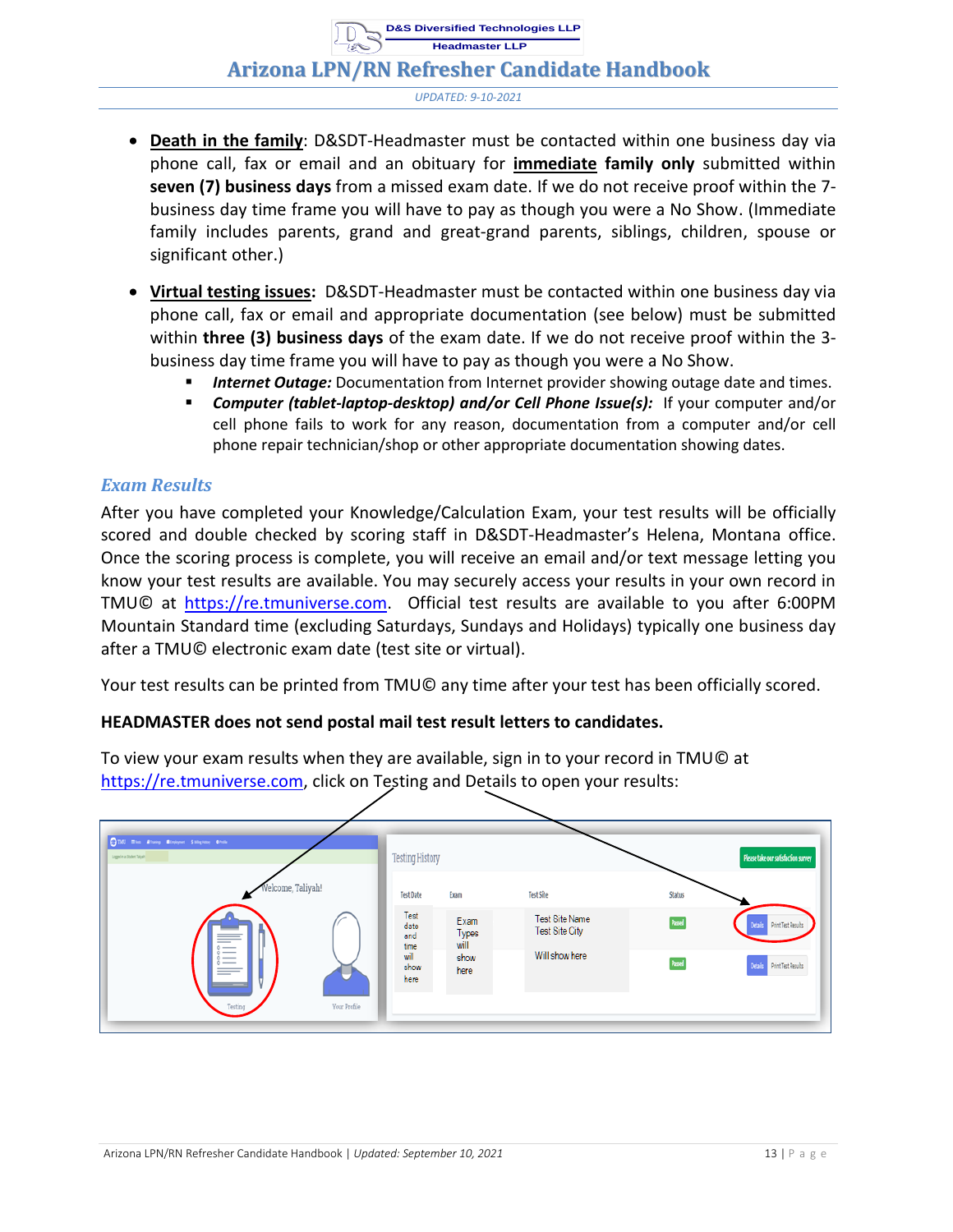*UPDATED: 9-10-2021*

#### <span id="page-14-0"></span>*Exam Attempts*

You have **three attempts** to pass the Knowledge/Calculation Exam.

#### <span id="page-14-1"></span>*Retaking the Arizona LPN/RN Refresher Exam*

If your test results show that you failed the Knowledge/Calculation Exam, and if you want to apply for a retest, you will need to repay before you can schedule another exam date.

• You may secure a new test date by signing in to your TMU© record at https://re.tmuniverse.com. Follow the directions for **'Scheduling an Exam'** found on pages 3-7.

If you need assistance scheduling your re-test, please call D&SDT-Headmaster at (800)393-8664. We can assist you in scheduling a test or re-test date if your test fee has been paid.

#### <span id="page-14-2"></span>*Exam Review Requests*

Please contact Linda Rose, Executive Nursing Director at (480)628-0937, 10:00AM to 7:00PM Arizona time, Monday through Friday; or D&SDT-Headmaster at (800)393-8664, during regular business hours, Monday through Friday, 8:00AM to 6:00PM MST; excluding Holidays, and discuss the test outcome you are questioning. Many times, once you have further details about the scoring of your test, you will understand the scoring process and learn how you can better prepare yourself for subsequent exam attempts.

### <span id="page-14-3"></span>**The Knowledge/Calculation Exam**

You will be required to re-present your ID when you enter the knowledge test room or virtual test (see **'Virtual Testing Procedures'** on pages 7-8).

The RN Test Observer (Test Proctor) will hand out materials and give instructions for taking the exam see **'Virtual Testing Procedures'** on pages 7-8 for virtual testing procedures. You will have a maximum of thirty (30) minutes to complete the 11-question exam. You will be told when fifteen (15) minutes remain. You may not ask questions about the content of the Knowledge Test (such as "What does this question mean?") **You must have a score of 100% to pass the exam.**

Translation dictionaries are not allowed during testing.

All test materials must be left in the testing room. Anyone who takes or tries to take materials, notes or information from the testing room, or virtual test, is subject to prosecution and your exam will be stopped and scored as a failure. You will be dismissed from the testing room or virtual test. Any exam fees paid by MedStar Academy, Inc., will be charged directly to you and due before the completion of your course, and a report of your behavior will be given to MedStar Academy, Inc. **There will be no further opportunity for testing at that time**.